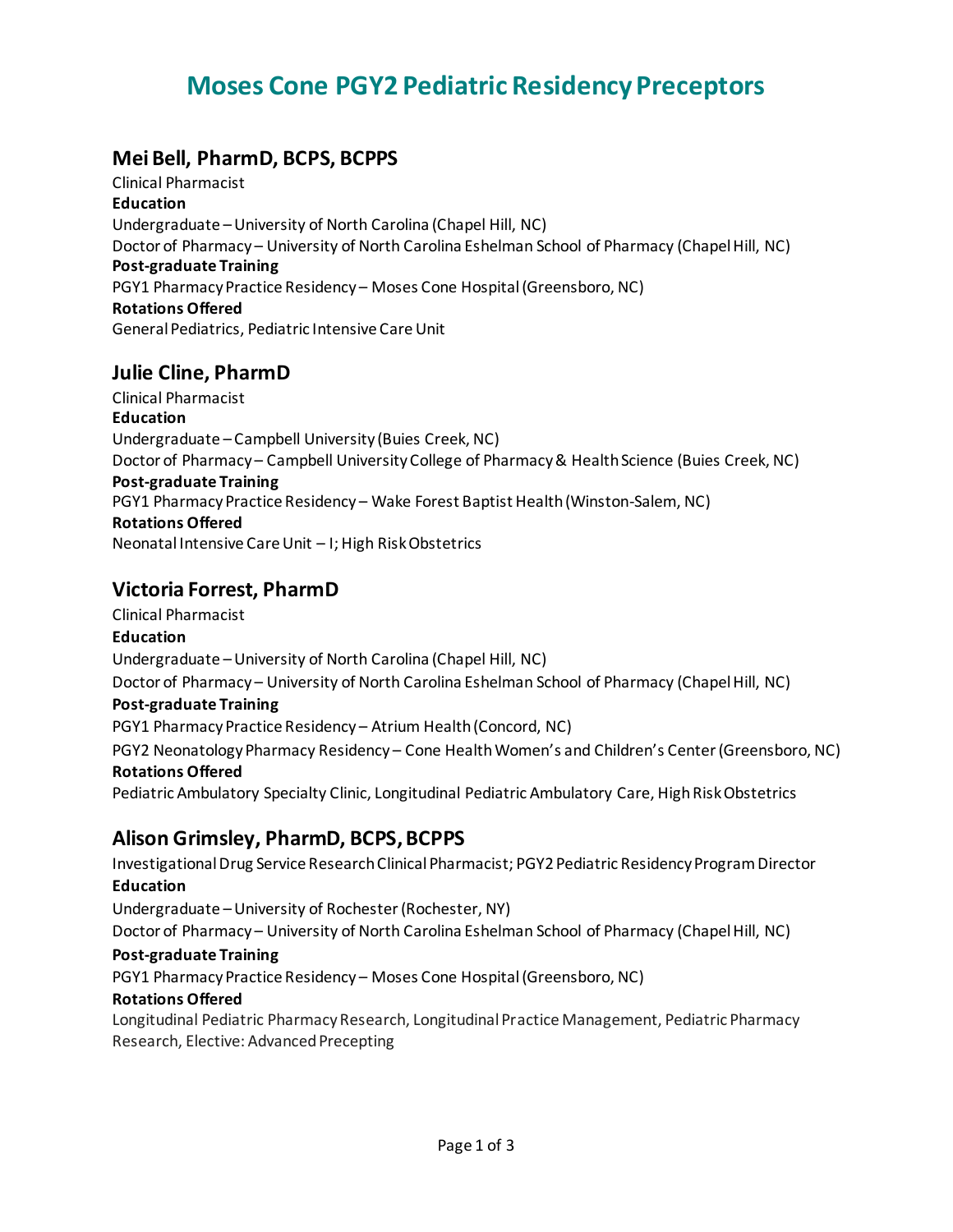# **Moses Cone PGY2 Pediatric Residency Preceptors**

## **Mindy Holcombe, PharmD, BCPS, BCPPS**

Pharmacy Administrative Coordinator for the Women's, Infants, and Children's Satellite Pharmacy **Education**  Undergraduate –University of North Carolina – Charlotte (Charlotte, NC)

Doctor of Pharmacy – Wingate University School of Pharmacy (Wingate, NC)

#### **Post-graduate Training**

PGY1 Pharmacy Practice Residency – Medical University of South Carolina (Charleston, SC) **Rotations Offered**

Pediatric Pharmacy Administration

## **Chris Kennie-Richardson, PharmD**

Clinical Pharmacist

### **Education**

Undergraduate – Xavier University of Louisiana (New Orleans, LA) Doctor of Pharmacy – Xavier University of Louisiana College of Pharmacy (New Orleans, LA)

## **Post-graduate Training**

PGY1 Pharmacy Practice Residency – Our Lady of the Lake Regional Medical Center (Baton Rouge, LA) PGY2 Pediatric Pharmacy Residency – Golisano Children's Hospital of Southwest Florida (Fort Meyers, FL)

#### **Rotations Offered**

Pediatric Intensive Care Unit, Pediatric Emergency Department

# **Tiffany Midkiff, PharmD, BCPPS**

Clinical Pharmacist –Night Shift **Education** Undergraduate –University of North Carolina (Chapel Hill, NC) Doctor of Pharmacy – University of North Carolina Eshelman School of Pharmacy (Chapel Hill, NC) **Post-graduate Training** Neonatal Fellowship – Women's Hospital of Greensboro (Greensboro, NC) **Rotations Offered** Orientation, Longitudinal Service Experience

# **Rachel Rumbarger, PharmD, BCPS**

Clinical Pharmacist **Education** Undergraduate/Doctor of Pharmacy – Drake University (Des Moines, IA) **Post-graduate Training** PGY1 Pharmacy Practice Residency – York Hospital(York, PA) **Rotations Offered** Pediatric Emergency Department, Emergency Medicine, Advanced Emergency Medicine